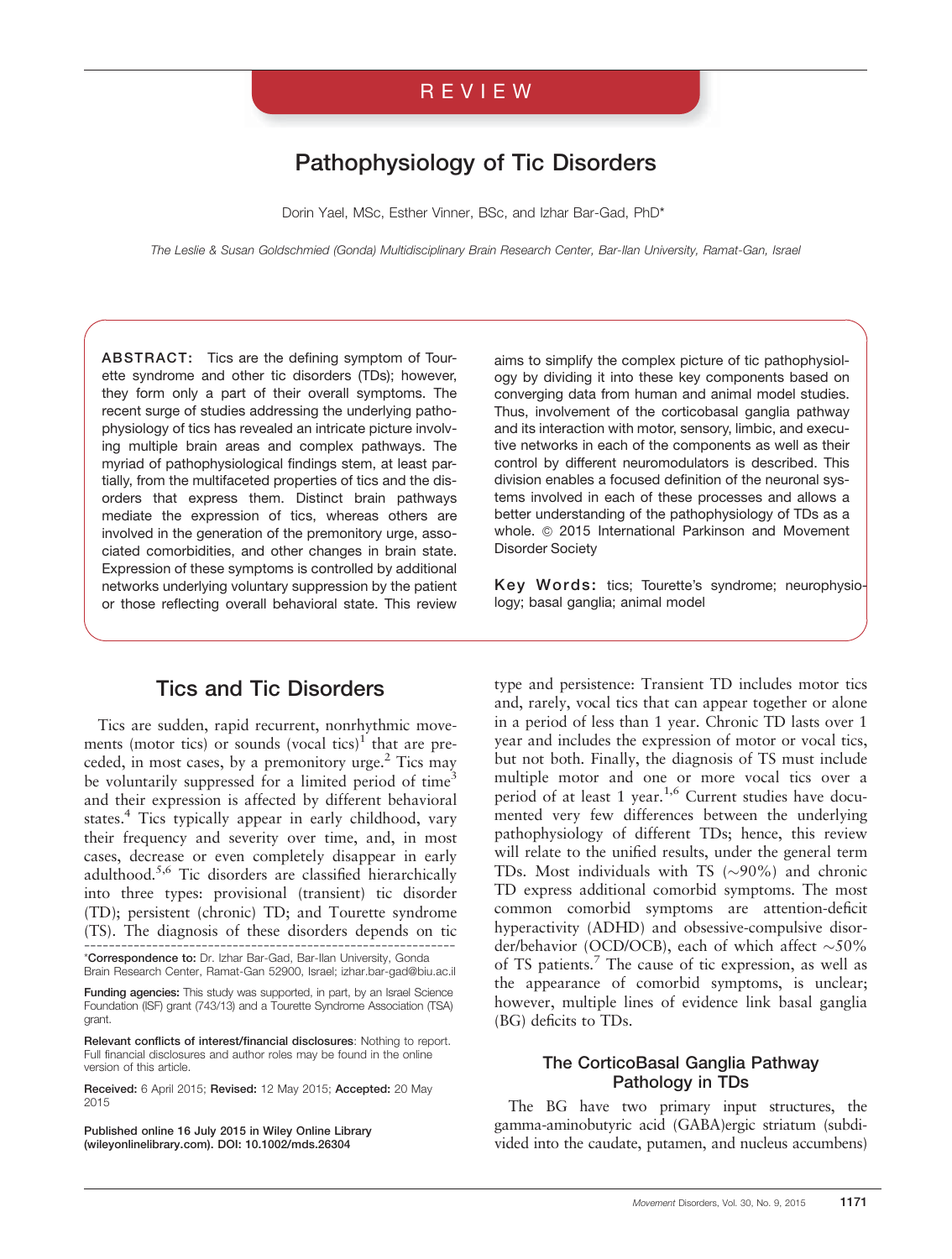and the glutamatergic subthalamic nucleus. These structures receive excitatory glutamatergic input from the thalamus and cerebral cortex and project to the output structures, globus pallidus internus (GPi), and substantia nigra pars reticulata (SNr). This projection is either direct or indirect through the globus pallidus externus (GPe). Activity throughout the BG is modulated by dopaminergic input from the substantia nigra pars compacta (SNc) and ventral tegmental area (VTA) that is directed primarily to the striatum. The GPi/SNr return their information to the frontal cortical areas by projecting inhibitory output to the thalamus, which has excitatory connectivity with the cortex, thus forming the cortico-basal ganglia (CBG) loop.8,9 Input to the BG is sent from cortical areas associated with motor, associative/executive, and limbic functions. These inputs reach different anatomical territories within the input structures of the BG. The segregation of the territories is maintained throughout the nuclei of the BG and in their projections back through the thalamus to the cortex, thus forming the motor, associative, and limbic CBG pathways.<sup>10</sup>

TS pathology has been examined through a variety of postmortem, imaging, and genetics studies that have revealed associations with CBG pathways and, specifically, with the striatum. Postmortem anatomical studies indicate a 50% to 60% decrease in the number of GABAergic and cholinergic interneurons in the striatum of TS patients, $11$  a decrease in the GPe and an increase in the GPi neuron count, compared to healthy controls.12 Imaging studies support these finding and show a decrease in the volumes of the striatum and GP in TS patients.13,14 In addition to gray matter changes, multiple alterations in structural connectivity were observed in CBG circuits.<sup>15,16</sup> An inverse correlation was reported between tic severity and the structural connectivity of the supplementary motor area (SMA) with the BG,<sup>17</sup> whereas motor cortex connectivity with the striatum and thalamus was positively correlated with tic severity.<sup>16</sup> Additional structural changes, correlated with tic severity, were found in multiple cortical areas, primarily in the frontal lobe and pre-/postcentral sulci.<sup>18</sup> Cytogenetic mapping has revealed rare changes in the SLITRK1 gene in association with  $TS<sup>19</sup>$  SLITRK1 is expressed in projection neurons of the CBG circuits.<sup>20</sup> Circumstantial evidence for BG involvement in TD pathology comes from the emergence of tics consecutive to certain cases of BG stroke $21$  and tic reduction post-DBS in multiple locations along the CBG pathway.<sup>22</sup> This converging evidence of changes in the CBG circuit points to this pathway as the key candidate for the abnormal pathophysiology of tics and TDs.

# Pathophysiology of Tics and TDs

Over the last two decades, a growing number of studies have attempted to shed light on the underlying pathophysiology of tics and TDs. These studies point to the large number of brain areas involved in diverse functions, including the motor, sensory, limbic, and executive networks. This myriad of findings stems, at least partially, from the multifaceted properties of tics and the disorders that express them, which have led to a fuzzy definition of the term TD pathophysiology. Below, we break down the term TD pathophysiology into smaller, better-defined terms. This is done by disentangling the different factors related to the expression and modulation of tics and comorbid symptoms and examining the underlying functional changes associated with each factor.

The networks underlying the characteristics of TDs can be roughly divided into two main categories: (1) expression networks, which mediate the behavioral symptoms of the disorder, and, (2) control networks, which regulate their expression (Fig. 1). The expression networks include (1) the neural substrate underlying tic manifestation, (2) the networks underlying the comorbid symptoms, and (3) other alterations in brain state that result in different natural and experimentally induced behaviors. The control networks include (1) voluntary tic suppression and (2) a variety of behavioral states, such as stress and arousal, that influence symptom expression. Premonitory urges have properties common to both networks. If seen as a sensory phenomenon expressed in conjunction with tics, they should be categorized as one of the expression networks. Alternatively, they can be considered as the driving force leading to tic execution, which places them among the control networks.

#### Expression Networks Tics and Tic-Related Neuronal Activity

One of the earliest questions regarding tic physiology is which part of their encoding differentiates them from normal, seemingly identical, voluntary movements. Obeso et al. identified differences between EEG signals preceding tics and the voluntary movements mimicking them.<sup>23</sup> During more than three decades of research since, the pathophysiology underlying tic expression has been studied using a variety of techniques. In line with the primary anatomical findings revealing BG abnormalities, converging evidence from these studies supports the involvement of the CBG pathway in the pathophysiology of tic expression.

Comparison of the neuronal circuits involved in expression of spontaneous tics and the voluntary imitation of these movements using functional MRI (fMRI) has indicated increased activity in multiple areas along the CBG pathway. $24$  Specifically, activity in the sensorimotor cortex, putamen, GP, and SN is greater during the expression of spontaneous tics than in the execution of voluntary movements mimicking them.<sup>24</sup> Furthermore, the enhanced activity of these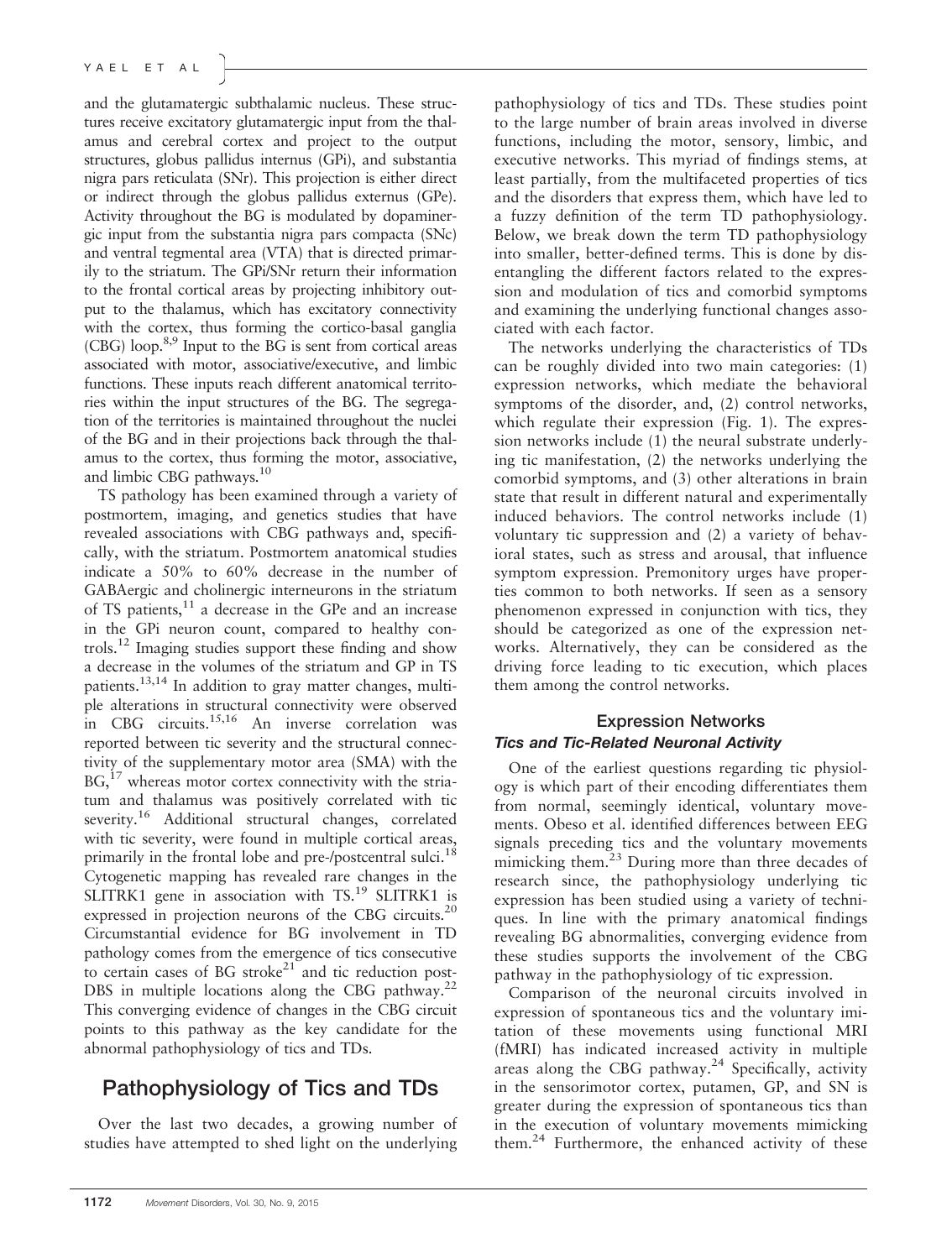

FIG. 1. Multiple aspects of TDs. Expression and control components involved in TDs and their interaction.

areas as well as in the STN, thalamus, and VTA is correlated with tic severity.<sup>24,25</sup> The temporal properties of tic formation have been studied by identifying transient tic-related activity using various imaging techniques. Multiple motor areas including pre- and primary motor cortices and putamen, and in limbic and sensory areas, showed tic-related activation preceding tic onset in an fMRI study. $^{26}$  During tic onset, enhanced activity was present mostly in motor areas such as thalamus and primary motor and somatosensory cortices.<sup>26</sup> The activity of premotor and primary motor cortices as well as striatal activity correlated with tic occurrence were also found in a PET study. $27$ Evidence of tic-related activity of limbic, sensory, and executive areas was also present during tic onset. Transient changes in GPi neuronal activity preceding tic onset were identified using electrophysiological recordings in TS patients undergoing DBS implantation surgery.<sup>28</sup> This converging evidence suggests that tics are mediated by aberrant activity in motor CBG circuits. Additional motor systems, outside the CBG pathway, may be involved in tic formation, as was observed recently in the cerebellum of both human patients and animal models.<sup>29-32</sup> This motor system activity may be accompanied by secondary activity in the limbic, somatosensory, and associative systems.

The specifics of the pathophysiology of tics that show BG involvement in tic formation come from an animal model in which movements resembling motor tics are expressed. In this model, local disinhibition of the sensorimotor part of the striatum, using local GABAA antagonist injection, leads to the manifestation of motor tics in the contralateral side of the body. The striatal disinhibition model has been applied in multiple studies in both rodents<sup>33-36</sup> and non human primates.<sup>37-41</sup> Multiple studies that have revealed finely timed tic-related changes in neuronal activity throughout the CBG circuit, including the striatum, cortex, thalamus, GPe, GPi, and SNr.<sup>37,38,42-44</sup> Whereas each of the areas displayed tic-related modulations in neuronal activity in short (subsecond) time

scales around tic onset, the modulation type differed substantially (Fig. 2). Tic-related activity in the primate motor cortex included bursting activity typically preceding the corresponding electromyography signal recorded from the tic-expressing body part.<sup>37</sup> The projection neurons of the striatum displayed an earlier bursty activity preceding tic onset.38 GPe neurons expressed tic-related phasic modulations, primarily in the form of increases in their neuronal activity, and the GPi neurons mostly displayed transient decreases in firing rates.<sup>37</sup> Likewise, SNr neurons exhibited transient inhibition, whereas thalamic neurons were excited around tic onset<sup>43</sup> (Fig. 2). These physiological findings are in line with Mink's adaptation of the action selection model to tic expression.<sup>45</sup> The action selection model states that, in the normal state, the BG chooses a single action out of a large number of competing actions presented by the cortex.<sup>9</sup> According to this model, an aberrant activation of a subgroup of striatal neurons leads to expression of tics in addition to the expressed actions.<sup>45,46</sup>

The encoding of the location (i.e., the body part in which tic is expressed) poses another key question. In the rat, disinhibition of the anterior region of the dorsolateral striatum resulted mostly in forelimb tics, whereas disinhibition of the posterior part of the striatum led mostly to tics in the hindlimbs. These results



FIG. 2. Tic-related neuronal activity. Scheme of neuronal activity (each spike is marked as a line) in different areas of the CBG pathway. Interaction between the areas is marked by symbols (square, excitatory; circle, inhibitory connections).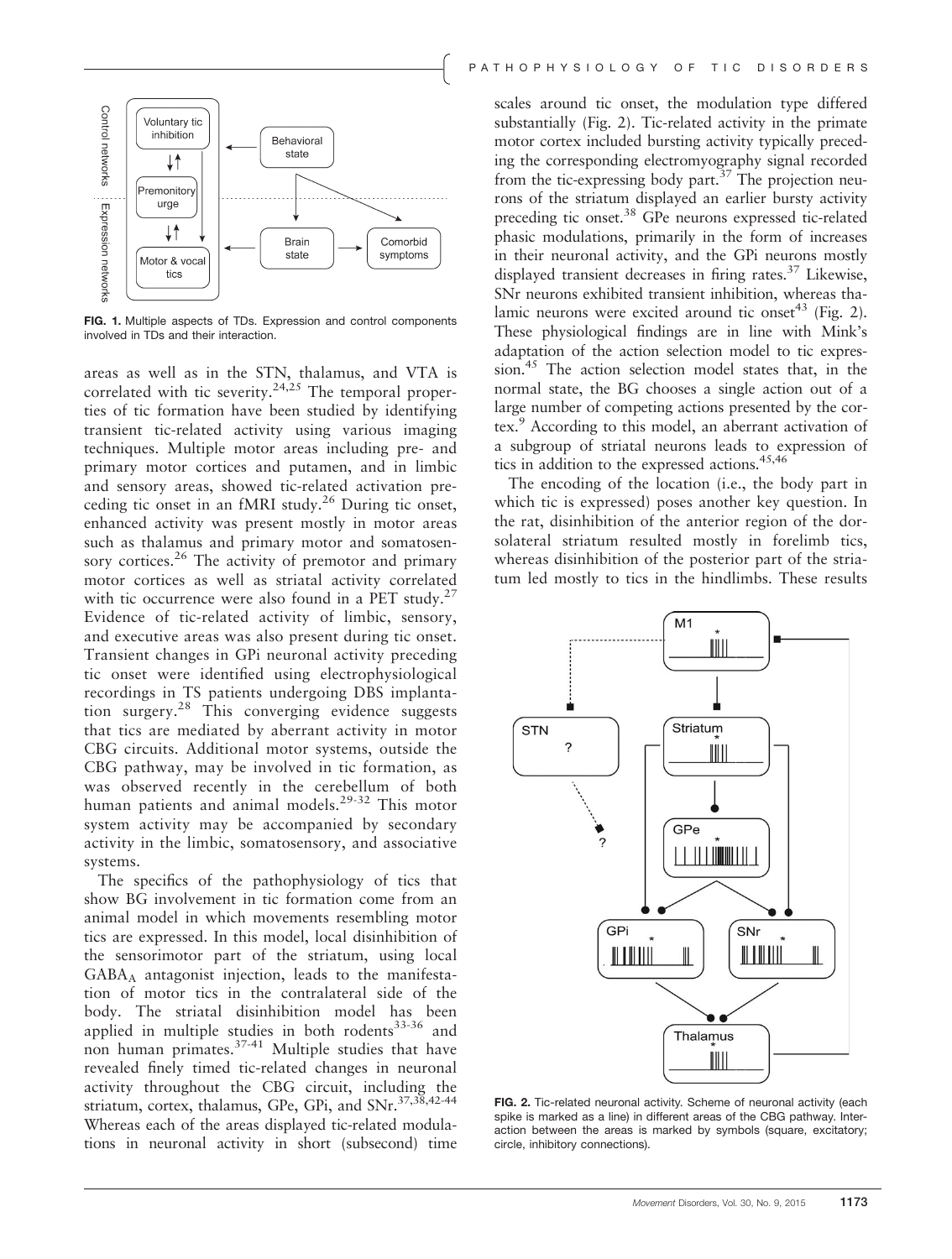suggest that the tic-expressing body part is determined by the location of activity disruption within the stria $tum.<sup>35</sup>$  Support for this hypothesis derives from recordings of the tic-related neuronal activity in the primate model of motor tics, which indicated that neurons displaying tic-related activity modulations are located in the striatal region somatotopically associated with the tic-expressing body part. $38$  Finally, the evoked, primarily orofacial, tics in the nonhuman primate striatal disinhibition model are in line with the distribution in human patients, who most commonly display facial tics corresponding to the broad somatotopic representation of face muscles in both species. This relationship between the somatotopic representation and the probability of tic expression in the associated body part has recently been supported by studies of TD patients.<sup>47</sup>

Although the neuronal mechanism underlying tic manifestation is not fully understood, multiple evidence from both human studies and animal models converges to support the hypothesis that tic formation is associated with an aberrant function of motor parts of the CBG circuit. Based on experimental evidence, the abnormal function of these nuclei was suggested to be correlated with tic severity and location. Additional evidence emerging from multiple imaging studies indicates tic-related activity in limbic, sensory, and executive systems. These systems are thought to be involved in different tic-related conditions, which are discussed below.

#### Premonitory Urge

Premonitory urges are reported by the vast majority of TD patients.<sup>2</sup> Tic expression is commonly accompanied by a feeling of relief of this urge.<sup>2,48</sup> Although premonitory urges are a prominent symptom expressed alongside tics, the nature of the relationship between the two symptoms is unclear. In particular, it remains unclear whether tics and premonitory urges maintain a causal relationship in which one elicits the other, or whether they share a common input that mediates coexpression of two independent phenomena. It has been suggested that premonitory urges may be the involuntary component of tic expression, whereas the movement itself is the volitional response to it.<sup>2,48</sup> Conflicting evidence complicates this picture. First, not all patients experience premonitory urges, and even in patients who do, in some cases tics occur without any preceding sensations.2,49 In addition, premonitory urges are mostly reported in patients above 10 years of age, creating a lag of 3 years, on average, between onset of tics and their premonitory sensations.<sup>2</sup> This dissociation between the existence of premonitory urges and tic expression hints that these two symptoms are governed by different neuronal mechanisms, but share a common input mediating their coexpression.

The neuronal correlates of premonitory urges have rarely been investigated explicitly and have mostly been deduced from studies exploring the neuronal correlates of tic generation, which limits the ability to dissociate the origins of the two symptoms. Multiple fMRI studies have reported increased activity attributed to the premonitory urge, including: (1) enhanced activation in the somatosensory and posterior parietal cortices, putamen, and amygdala/hippocampus complex during spontaneous tic expression compared to simulated tics<sup>24</sup>; (2) activity in paralimbic areas, including the anterior cingulate cortex and insular cortex, and sensory areas, including the parietal operculum, preceding tic onset<sup>29</sup>; and (3) enhanced activity in the parietal operculum, anterior cingulate, insula, and amygdala preceding tic onset.<sup>26</sup> Further evidence for brain activity correlated with tic occurrence in the anterior cingulate and insula was reported in a PET study.<sup>27</sup> Using resting-state fMRI and graph theorybased neural network analysis, Tinaz et al. reported higher connectivity of the anterior insula with frontostriatal areas in patients, compared to the control group. The functional connectivity between the right dorsal anterior insula and the left dorsomedial prefrontal cortex correlated positively with urge severity. They suggested that these networks exhibit different patterns in TD patients, even in the absence of tic expression.<sup>50</sup> These data suggest the involvement of sensory areas (i.e., the parietal operculum), along with limbic and paralimbic areas, such as the anterior cingulate, insula, and amygdala, in the formation of premonitory urges.

#### Comorbid Conditions

The vast majority of TD patients suffer from additional comorbid symptoms, primarily ADHD and OCD/OCB.<sup>7</sup> The high rates of co-occurrence hint that these disorders have underlying mechanisms in common with TD. Indeed, all of these disorders have been associated with CBG pathway abnormalities: Imaging studies have reported smaller  $GP<sub>51</sub>$  caudate,<sup>52,53</sup> and putamen<sup>53</sup> volumes in ADHD patients. In the case of OCD comorbidity, MRI studies have shown that the caudate $14$  and putamen $13$  volumes were reduced, in comparison to TD patients without comorbid OCD. The caudate nucleus volume in these patients was negatively correlated with tic severity<sup>14</sup> and OCD symp $toms$ ,  $14,54$  demonstrating the involvement of striatal pathology in the symptoms of both disorders.

Recent animal models lend weight to the hypothesis of a shared pathophysiology in TD, ADHD, and OCD. Local disinhibition of the sensorimotor part of the striatum induces motor tics. The same procedure induces symptoms of hyperactive behavior when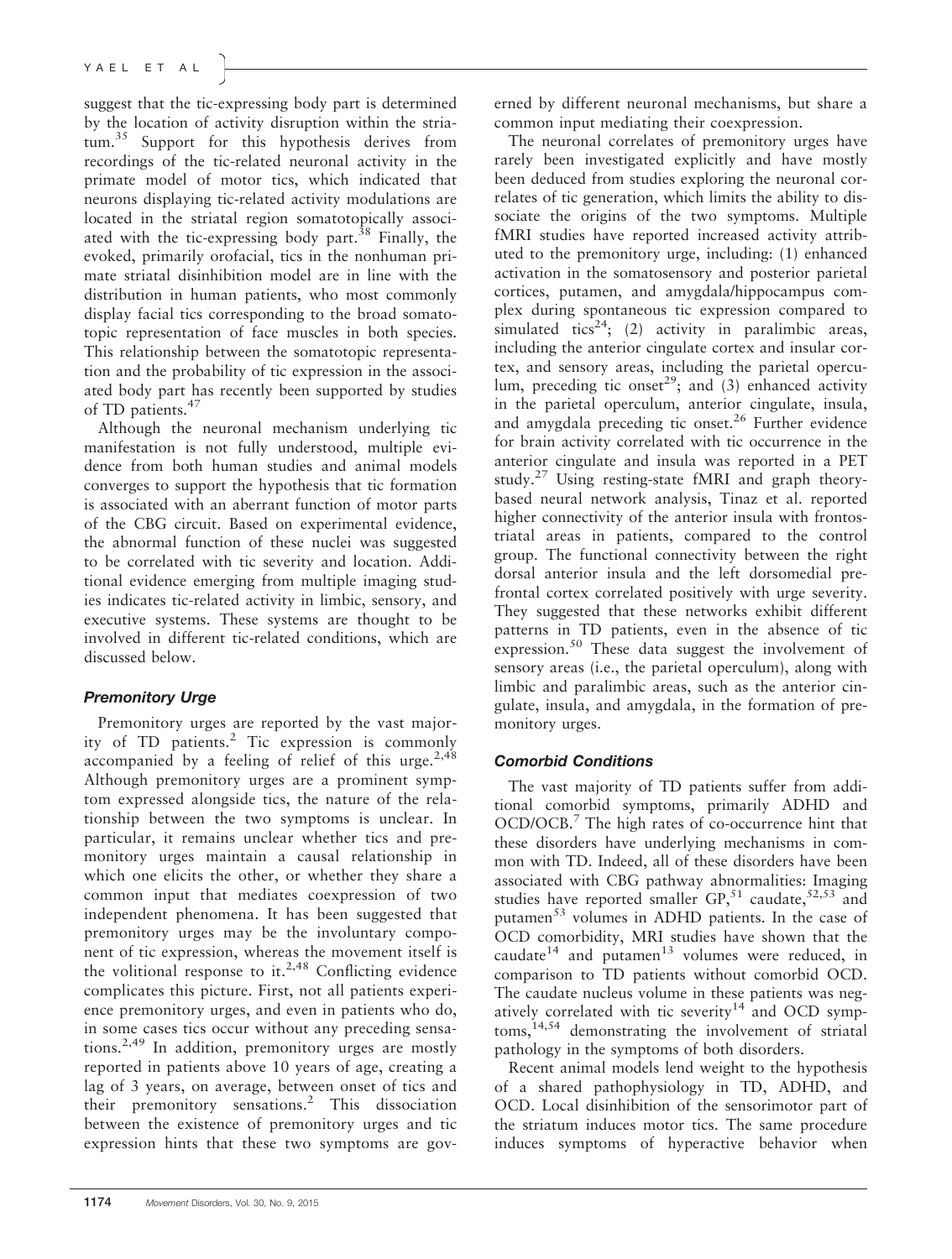applied to the central associative-limbic part of the striatum of nonhuman primates,  $39,55$  or to the nucleus accumbens of rats.56,57 Furthermore, OCD-like stereotypy is expressed when disinhibition is applied in the central and ventral parts of the anterior striatum of nonhuman primates.39 Similar behavioral consequences were reported in a study of electrical microstimulation in the striatum of primates.58 Manipulation of downstream BG targets had the same influence: Disinhibition of the associative part of the primate GPe induced ADHD, whereas disinhibition of the sensorimotor or limbic parts resulted in abnormal movements or stereotypic behaviors, respectively.<sup>59-61</sup> Another animal model that has underscored the common pathophysiology of TD and OCD is a genetic mouse model with an altered cortical-limbic subset of neurons that leads to hyperactivation of striatal circuits. These mice express OCD-like behaviors as well as juvenile-onset tics. $6^{\frac{1}{2}}$  Using two different approaches, these models have shown that disinhibition/hyperexcitation of striatal circuits leads to tics as well as OCD-like and ADHD-like symptoms, which are dependent on the manipulated functional pathway within the CBG loop. These behavioral outcomes suggest that the comorbid conditions of TD with its associated disorders may be explained by an expansion of the pathophysiology from the motor areas of the CBG circuits toward the associative and limbic parts of these nuclei.<sup>63</sup>

#### Brain States

Several lines of evidence indicate that the state of the TD patient's brain is different from the healthy brain, even at times when tics are not expressed. Various experimental paradigms have investigated this difference to understand whether it is a result of the same deficit that causes tic expression, or whether it is a prior state that enables tic generation. The beststudied changes in TD patients' brain state are the abnormalities in the motor and sensory systems.

Cortical motor inhibition (i.e., the ability to suppress unwanted movement) is thought to be related to the abnormal release of tics in TD. This hypothesis has been partially supported by a number of behavioral<sup>64</sup> and transcranial magnetic stimulation<sup>65,66</sup> studies. Another suspected change in the TD brain has to do with sensory hyperawareness,  $67$  subsequently termed interoceptive awareness.<sup>68</sup> Interoceptive awareness is associated with enhanced activity of the insula, motor, and cingulate cortices. $69$  This ongoing change in interoceptive awareness may cause the transient sensation of premonitory urges.<sup>67,68</sup> In line with this hypothesis, Ganos et al. recently found that interoceptive awareness was a strong predictor of premonitory urges.<sup>70</sup> TD patients also experience sensory-motor gating deficits.<sup>71</sup> Sensory motor gating is examined by testing for a suppressed startle effect after a presentation of a stimulus preceded by a prepulse. TD patients

show prepulse inhibition (PPI) disruption, which may persist even in cases of tic disappearance in adulthood.<sup>72</sup> Rat models demonstrate PPI modulation by norepinephrine and dopamine,<sup>73</sup> both of which are neuromodulators associated with the control of tic expression (see section on Behavioral States).

## Control Networks

### Tic Suppression

Tics can be voluntarily suppressed by patients for a limited period of time.<sup>3,74,75</sup> Tic suppression is hypothesized to involve frontal-cortex–mediated modulations of BG activity. This claim was supported by an fMRI study showing that frontal cortex activity is correlated with increased activity in the caudate nucleus, which, in turn, was associated with decreased activity in the GP, putamen, and thalamus.<sup>76</sup> A correlation was apparent between tic suppression and increased regional homogeneity of the signal from the left inferior frontal gyrus, $\frac{7}{7}$ which has been previously associated with inhibition of motor responses.<sup>78</sup> These activity increases were correlated with patients' ability to suppress tics. A recent magnetic resonance spectroscopy study suggested that tic suppression may result from a localized tonic inhibition mediated by extracellular GABA within the SMA.<sup>79</sup> Ganos et al. showed, in a recent study, that the ability to suppress tics is not equal for all body parts. $47$ Whereas tic distribution across body parts is consistent with the proportions of their representation in the brain, tic inhibition is negatively correlated with it. Based on these findings, they suggested that tic suppression and tic generation involve two different mechanisms. The tic generation mechanism involves activation of an area that differs in proportions according to representation of the tic-expressing body part, but the mechanism governing tic inhibition sends relatively constant input to it. Accordingly, highly represented body parts should be less influenced by the inhibition process than body parts with a smaller representation on somatotopic maps.<sup>47</sup> Although the neuronal mechanism governing tic suppression is still largely unknown, these findings suggest that it involves frontal-cortex–mediated modulations of BG activity.

### Behavioral States

TD patients self-report that contextual factors may cause involuntary fluctuations in tic frequency and severity.<sup>4,80</sup> These tic attenuation factors include focused concentration and relaxation, whereas tic exacerbation is induced by factors such as stress and anxiety.4,80,81 However, a comparison of tic frequency during stress manipulation to baseline levels found no differences. Only when the subjects were asked to suppress their tics was tics frequency larger during stress manipulation.<sup>82</sup> Therefore, it has been suggested that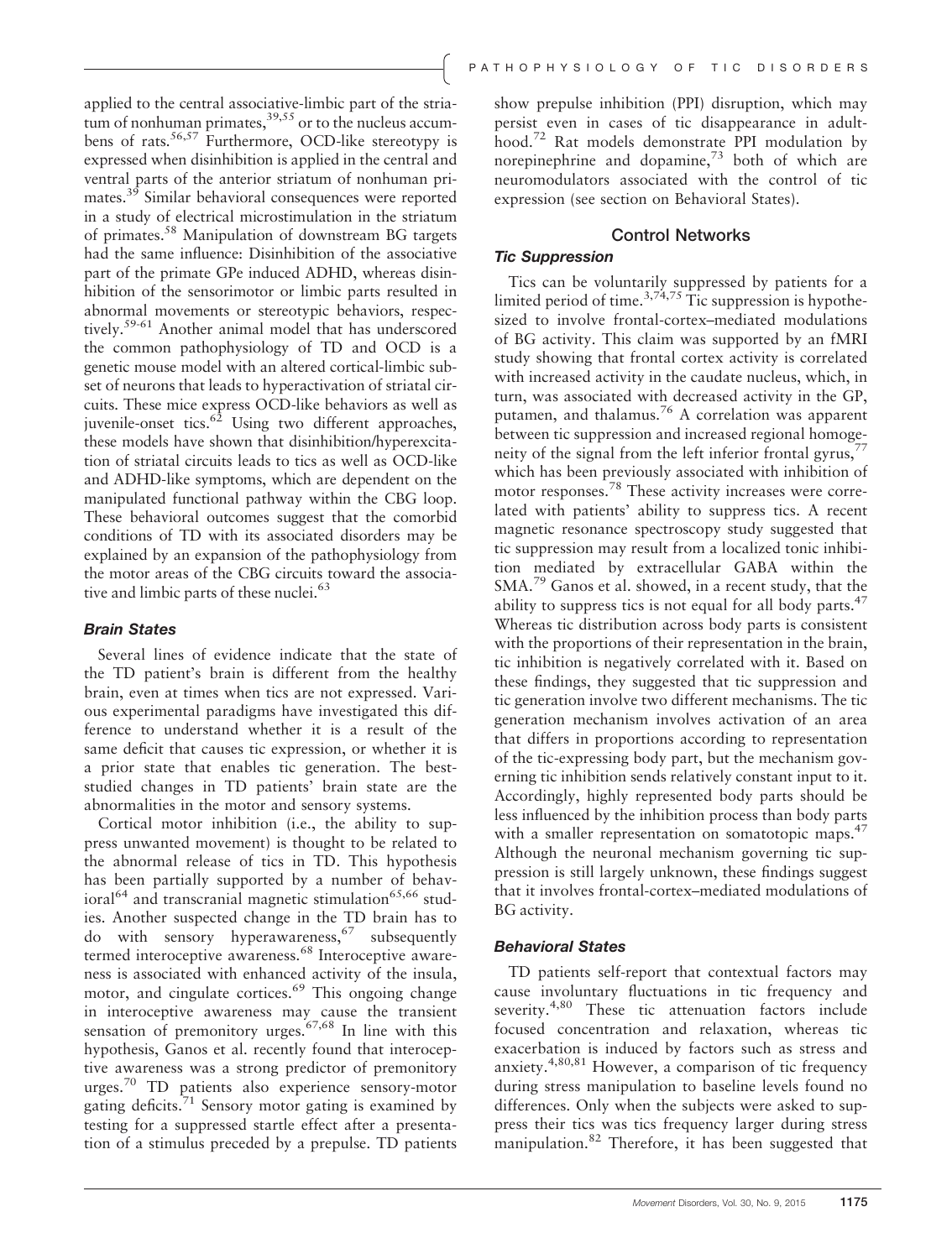

FIG. 3. Brain pathways involved in TDs. Schematic diagram of the primary brain areas underlying the expression and control networks in TDs. [Color figure can be viewed in the online issue, which is available at [wileyonlinelibrary.com.](http://wileyonlinelibrary.com)]

stress and, potentially, other factors do not affect tic expression directly, but rather indirectly by affecting the ability to voluntarily suppress tics.<sup>4,82</sup> Stress leads to enhanced dopamine levels in the striatum and frontal cortex. $83$  Thus, the pathophysiology of tic fluctuations may comprise of a dopaminergic modulation of the basic impairment of the CBG loop. Another line of evidence links the modulation of tics with different states of arousal, leading the idea that tics can be suppressed by reducing sympathetic autonomic arousal, <sup>84,85</sup> which is regulated by the noradrenergic system.<sup>86</sup> Along these lines, both  $\alpha$ 2 noradrenergic agonists and the D2 dopaminergic antagonist are used to treat motor tics. $87$  Aberrant activity of the histaminergic system, which is involved in multiple physiological functions, such as wake-sleep cycle, has been implicated in several neuropsychiatric disorders, including  $TDs<sup>88</sup>$  An analysis of linkage in a twogeneration TS pedigree revealed a rare functional mutation in the histidine decarboxylase (HDC) gene encoding *L*-histidine decarboxylase.<sup>89</sup> The interaction between disruption of the histaminergic system and dopamine modulation in TD was demonstrated in a study reporting tic-like stereotypies expressed in Hdc knockout mice after administration of D-amphetamine.<sup>90</sup> These data suggest that tic expression is, at least partially, controlled indirectly by different behavioral states by two neuromodulators: dopamine and noradrenaline, which may be regulated in turn by additional neuromodulators, such as histamine.

## **Conclusion**

Tics are the defining symptoms of TDs; however, they are only one of many symptoms experienced by

1176 Movement Disorders, Vol. 30, No. 9, 2015

TD patients. Tics are accompanied by other phenomena, such as the premonitory urge and a multitude of comorbid conditions. Their expression is highly influenced by different behavioral states and they emerge from a global network malfunction that is present even when tics are not expressed. Thus, it comes as no surprise that the study of TD pathophysiology reveals an intricate picture of spatial and temporal activation involving multiple brain areas at multiple time scales. In this review, we sought to simplify this picture by partitioning TD pathophysiology into the different components comprising it. The separation of TD symptoms helps disentangle their underlying networks (Fig. 3). Thus, the motor pathway of the CBG loop is the primary network involved in the formation of motor tics. Premonitory urges, which can be seen as either a symptom expressed alongside tics or as part of the mechanism leading to their manifestation, are mediated by sensory, limbic, and paralimbic brain areas. Comorbid conditions, and, specifically, ADHD and OCD/OCB, can be viewed as an expansion of the pathophysiology that can lead to tics into the associative and limbic parts of the CBG circuits. In addition to the transient activation of the above-mentioned networks, there are changes in baseline brain activation that are present in the frontal cortical areas that lead to disrupted motor inhibition, as well as in the sensory areas that lead to aberrant sensory gating. Finally, the behavioral-state–dependent modulation of the expression of these symptoms is mediated by different neuromodulators, especially dopamine and noradrenaline (Fig. 3). This puzzle of interacting neuronal pathways jointly forms the complex pathophysiology of TDs. The assignment of the different networks to the different symptoms makes it possible to break down the system into smaller subsystems that can be both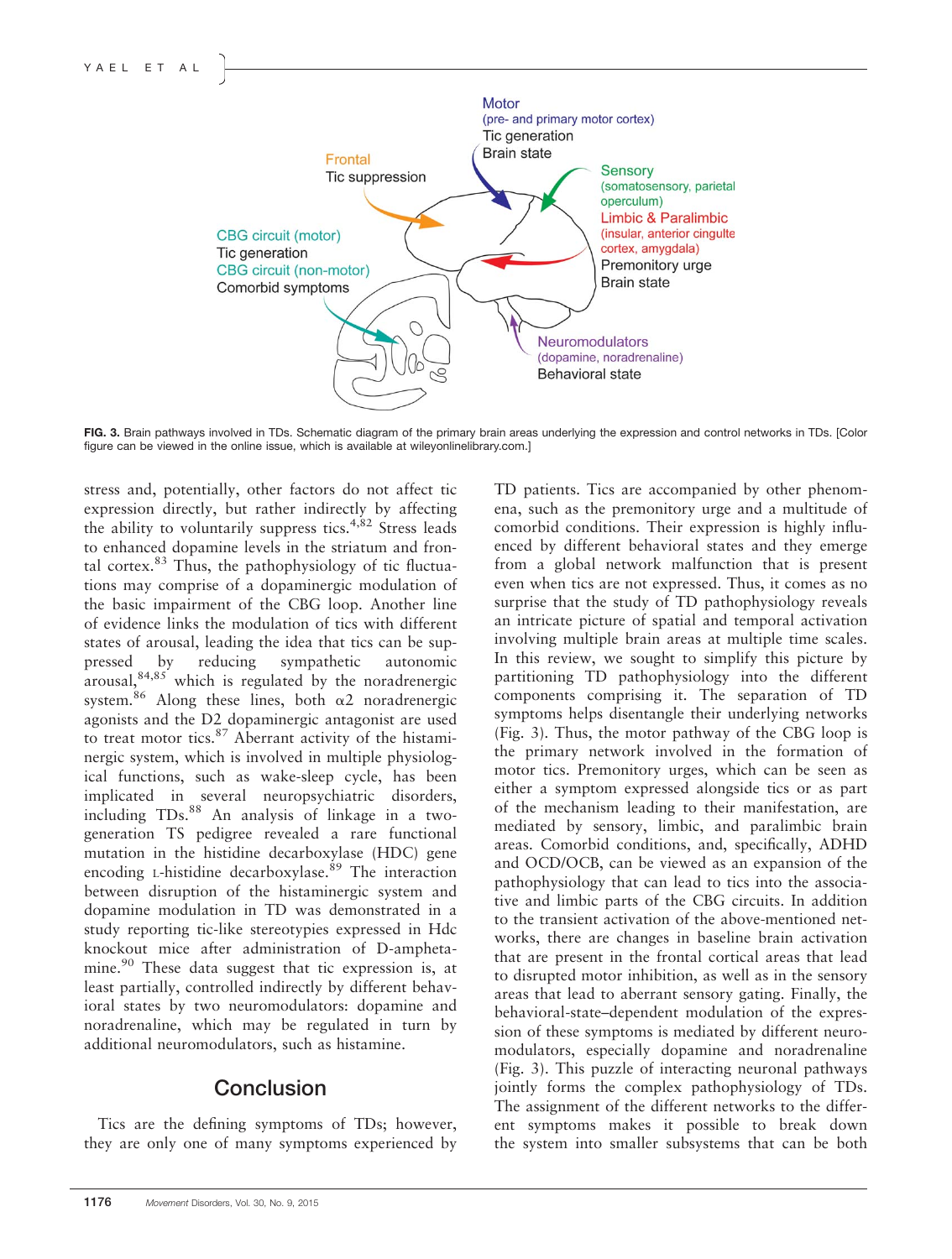studied and treated more efficiently. Subsequently, this will enable a study of the interaction of these subsystems that can shed light on the ways they coalesce to form the complete underlying pathophysiology of TDs.

#### **References**

- 1. American Psychiatric Association. The Diagnostic and Statistical Manual of Mental Disorders (5th ed.; DSM-5). Arlington, VA: American Psychiatric Association: 2013.
- 2. Leckman JF, Walker DE, Cohen DJ. Premonitory urges in Tourette's syndrome. Am J Psychiatry 1993;150:98-102.
- 3. Himle MB, Woods DW. An experimental evaluation of tic suppression and the tic rebound effect. Behav Res Ther 2005;43: 1443-1451.
- 4. Conelea CA, Woods DW. The influence of contextual factors on tic expression in Tourette's syndrome: a review. J Psychosom Res 2008;65:487-496.
- 5. Leckman JF, Zhang H, Vitale A, et al. Course of tic severity in Tourette syndrome: the first two decades. Pediatrics 1998;102:14- 19.
- 6. McNaught KSP, Mink JW. Advances in understanding and treatment of Tourette syndrome. Nat Rev Neurol 2011;7:667-676.
- 7. Freeman RD, Fast DK, Burd L, Kerbeshian J, Robertson MM, Sandor P. An international perspective on Tourette syndrome: selected findings from 3,500 individuals in 22 countries. Dev Med Child Neurol 2000;42:436-447.
- 8. Albin RL, Young AB, Penney JB. The functional anatomy of basal ganglia disorders. Trends Neurosci 1989;12:366-375.
- 9. Mink JW. The basal ganglia: focused selection and inhibition of competing motor programs. Prog Neurobiol 1996;50:381-425.
- 10. Alexander GE, DeLong MR, Strick PL. Parallel organization of functionally segregated circuits linking basal ganglia and cortex. Annu Rev Neurosci 1986;9:357-381.
- 11. Kataoka Y, Kalanithi PSA, Grantz H, et al. Decreased number of parvalbumin and cholinergic interneurons in the striatum of individuals with Tourette syndrome. J Comp Neurol 2010;518: 277-291.
- 12. Kalanithi PSA, Zheng W, Kataoka Y, et al. Altered parvalbuminpositive neuron distribution in basal ganglia of individuals with Tourette syndrome. Proc Natl Acad Sci U S A 2005;102:13307- 13312.
- 13. Peterson BS, Thomas P, Kane MJ, et al. Basal ganglia volumes in patients with Gilles de la Tourette syndrome. Arch Gen Psychiatry 2003;60:415-424.
- 14. Bloch MH, Leckman JF, Zhu H, Peterson BS. Caudate volumes in childhood predict symptom severity in adults with Tourette syndrome. Neurology 2005;65:1253-1258.
- 15. Makki MI, Govindan RM, Wilson BJ, Behen ME, Chugani HT. Altered fronto-striato- thalamic connectivity in children with Tourette syndrome assessed with diffusion tensor MRI and probabilistic fiber tracking. J Child Neurol 2009;24:669-678.
- 16. Worbe Y, Marrakchi-Kacem L, Lecomte S, et al. Altered structural connectivity of cortico-striato-pallido-thalamic networks in Gilles de la Tourette syndrome. Brain 2015;138(Pt 2):472-482.
- 17. Cheng B, Braass H, Ganos C, et al. Altered intrahemispheric structural connectivity in Gilles de la Tourette syndrome. Neuroimage Clin 2014;4:174-181.
- 18. Muellner J, Delmaire C, Valabrégue R, et al. Altered structure of cortical sulci in gilles de la Tourette syndrome: further support for abnormal brain development. Mov Disord 2015;30:655-661.
- 19. Abelson JF, Kwan KY, O'Roak BJ, et al. Sequence variants in SLITRK1 are associated with Tourette's syndrome. Science 2005; 310:317-320.
- 20. Stillman AA, Krsnik Ž, Sun J, et al. Developmentally regulated and evolutionarily conserved expression of SLITRK1 in brain circuits implicated in Tourette syndrome. J Comp Neurol 2009; 513:21-37.
- 21. Kwak CH, Jankovic J. Tourettism and dystonia after subcortical stroke. Mov Disord 2002;17:821-825.
- 22. Schrock LE, Mink JW, Woods DW, et al. Tourette syndrome deep brain stimulation: a review and updated recommendations. Mov Disord 2015;30:448-471.
- 23. Obeso JA, Marsden CD. Simple tics in Gilles de la Tourette's syndrome are not prefaced by a normal premovement EEG potential. J Neurol Neurosurg Psychiatry 1981;:735-738.
- 24. Wang Z, Maia TV, Marsh R, Colibazzi T, Gerber A, Peterson BS. The neural circuits that generate tics in Tourette's syndrome. Am J Psychiatry 2011;168:1326-1337.
- 25. Baym CL, Corbett BA, Wright SB, Bunge SA. Neural correlates of tic severity and cognitive control in children with Tourette syndrome. Brain 2008;131(Pt 1):165-179.
- 26. Neuner I, Werner CJ, Arrubla J, et al. Imaging the where and when of tic generation and resting state networks in adult Tourette patients. Front Hum Neurosci 2014;8:362.
- 27. Stern E, Silbersweig DA, Chee KY, et al. A functional neuroanatomy of tics in Tourette syndrome. Arch Gen Psychiatry 2000;57:741-748.
- 28. Zhuang P, Hallett M, Zhang X, Li J, Zhang Y, Li Y. Neuronal activity in the globus pallidus internus in patients with tics. J Neurol Neurosurg Psychiatry 2009;80:1075-1081.
- Bohlhalter S, Goldfine A, Matteson S, et al. Neural correlates of tic generation in Tourette syndrome: an event-related functional MRI study. Brain 2006;129:2029-2037.
- 30. Lerner A, Bagic A, Boudreau EA, et al. Neuroimaging of neuronal circuits involved in tic generation in patients with Tourette syndrome. Neurology 2007;68:1979-1987.
- 31. Tobe RH, Bansal R, Xu D, et al. Cerebellar morphology in Tourette syndrome and obsessive-compulsive disorder. Ann Neurol 2010;67:479-487.
- 32. McCairn KW, Iriki A, Isoda M. Global dysrhythmia of cerebrobasal ganglia-cerebellar networks underlies motor tics following striatal disinhibition. J Neurosci 2013;33:697-708.
- 33. Patel S, Slater P. Analysis of the brain regions involved in myoclonus produced by intracerebral picrotoxin. Neuroscience 1987;20:687-693.
- 34. Marsden CD, Meldrum BS, Pycock C, Tarsy D. Focal myoclonus produced by injection of picrotoxin into the caudate nucleus of the rat. J Physiol 1975;246:96P.
- 35. Bronfeld M, Yael D, Belelovsky K, Bar-Gad I. Motor tics evoked by striatal disinhibition in the rat. Front Syst Neurosci 2013;7:50.
- 36. Pogorelov V, Xu M, Smith HR, Buchanan GF, Pittenger C. Corticostriatal interactions in the generation of tic-like behaviors after local striatal disinhibition. Exp Neurol 2015;265:122-128.
- 37. McCairn KW, Bronfeld M, Belelovsky K, Bar-Gad I. The neurophysiological correlates of motor tics following focal striatal disinhibition. Brain 2009;132:2125-2138.
- 38. Bronfeld M, Belelovsky K, Bar-Gad I. Spatial and temporal properties of tic-related neuronal activity in the cortico-basal ganglia loop. J Neurosci 2011;31:8713-8721.
- 39. Worbe Y, Sgambato-Faure V, Epinat J, et al. Towards a primate model of Gilles de la Tourette syndrome: anatomo-behavioural correlation of disorders induced by striatal dysfunction. Cortex 2013;49:1126-1140.
- 40. Crossman AR, Mitchell IJ, Sambrook MA, Jackson A. Chorea and myoclonus in the monkey induced by gamma-aminobutyric acid antagonism in the lentiform complex. Brain 1988;111:1211-1233.
- 41. McCairn KW, Iriki A, Isoda M. Deep brain stimulation reduces tic-related neural activity via temporal locking with stimulus pulses. J Neurosci 2013;33:6581-6593.
- Tarsy D, Pycock CJ, Meldrum BS, Marsden CD. Focal contralateral myoclonus produced by inhibition of GABA action in the caudate nucleus of rats. Brain 1978;101:143-162.
- 43. Muramatsu S, Yoshida M, Nakamura S. Electrophysiological study of dyskinesia produced by microinjection of picrotoxin into the striatum of the rat. Neurosci Res 1990;7:369-380.
- 44. McCairn KW, Turner RS. Deep brain stimulation of the globus pallidus internus in the parkinsonian primate: local entrainment and suppression of low-frequency oscillations. J Neurophysiol 2009;101:1941-1960.
- 45. Mink JW. Basal ganglia dysfunction in Tourette's syndrome: a new hypothesis. Pediatr Neurol 2001;25:190-198.